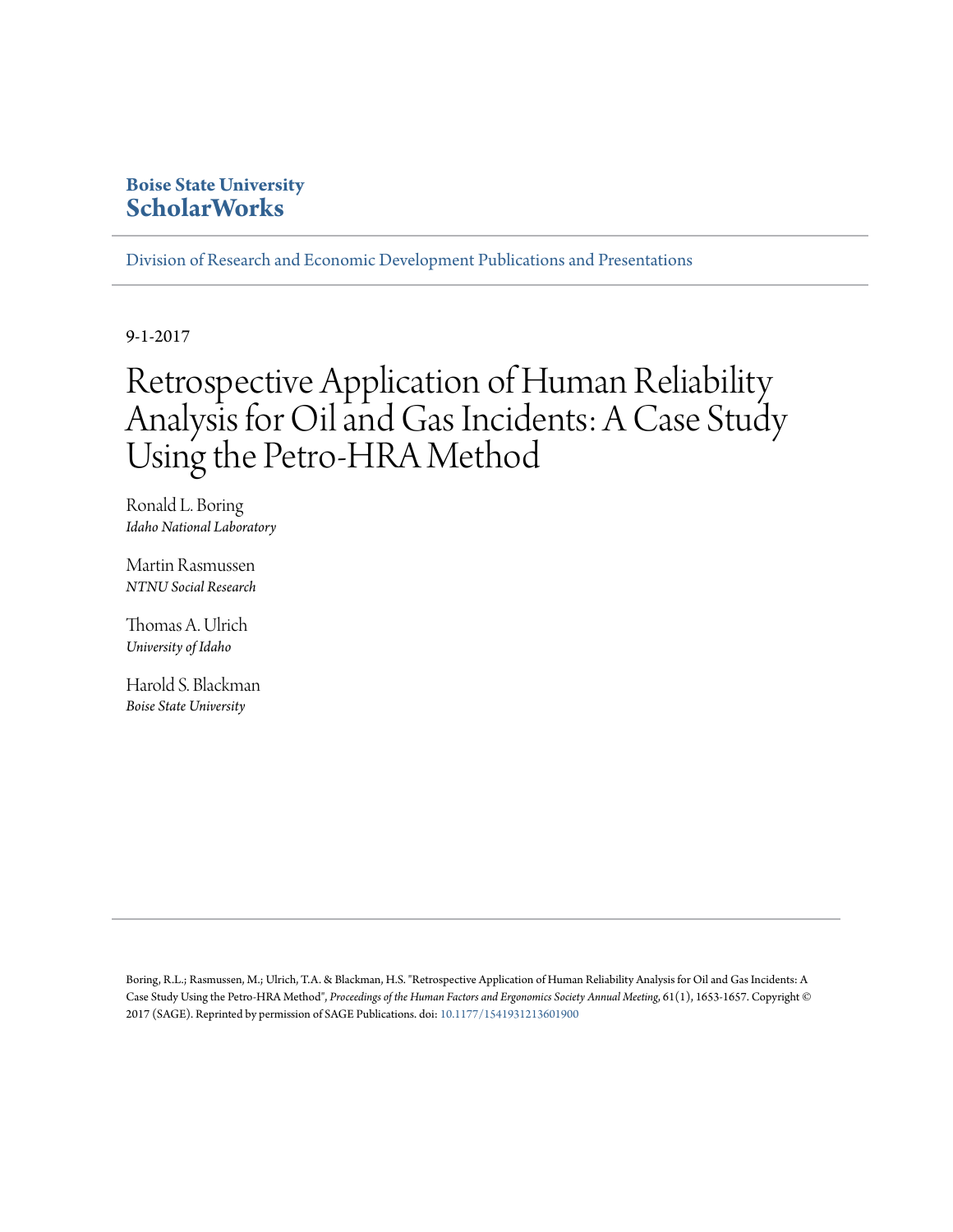# **Retrospective Application of Human Reliability Analysis for Oil and Gas Incidents: A Case Study Using the Petro-HRA Method**

Ronald L. Boring,<sup>1</sup> Martin Rasmussen,<sup>2</sup> Thomas A. Ulrich,<sup>3</sup> and Harold S. Blackman<sup>4</sup>

<sup>1</sup>Idaho National Laboratory, Idaho Falls, Idaho 83415, USA NTNU Social Research, 7491 Trondheim, Norway University of Idaho, Moscow, Idaho 83844, USA Boise State University, Boise, Idaho 83725, USA

Human reliability analysis (HRA) may be performed prospectively for a newly designed system or retrospectively for an as-built system, typically in response to a safety incident. The SPAR-H HRA method was originally developed for retrospective analysis in the U.S. nuclear industry. As HRA has found homes in new safety critical areas, HRA methods developed predominantly for nuclear power applications are being used in novel ways. The Petro-HRA method represents a significant adaptation of the SPAR-H method for petroleum applications. Current guidance on Petro-HRA considers only prospective applications of the method, such as for review of new systems to be installed at offshore installations. In this paper, we review retrospective applications of Petro-HRA and analyze the Macando Oil Well-Deepwater Horizon accident as a case study.

#### **BACKGROUND**

Human reliability analysis (HRA) was originally established in the U.S. to ensure minimal human errors during weapons assembly work, but the approach was quickly adapted for other safety critical applications, particularly control room operations in nuclear power plants. Since the advent of the first HRA method, the Technique for Human Error Rate Prediction (THERP; Swain and Guttmann, 1983), numerous HRA methods have been developed. These methods allow analysts to determine causes of human errors and quantify the human error probability. Yet, much of the focus of HRA has remained in nuclear power, where risk-informed safety regulation mandates the use of HRA in risk analyses and plant licensing.

HRA is nonetheless growing in popularity outside nuclear power. Safety critical domains such as aerospace, military, chemical process control, transportation, and oil and gas are seeing increased interest in HRA to support a broader application of risk and safety analysis in those fields.

HRA is increasingly applied in oil and gas. Boring (2015) has noted there are fundamental differences between the nuclear power and oil and gas domains. Key differences include: the types and configurations of control rooms and operations centers, the types of processes being controlled, the types of technologies being used, the types of hazards and consequences, the specification level of the written procedures, and the safety culture at the facilities. It is therefore reasonable to question many of the operational assumptions underlying different HRA methods and to develop new HRA methods or adapt existing HRA methods to better support the context of oil and gas. From a risk

analysis perspective, nuclear power typically features considerably more comprehensive probabilistic risk assessment (PRA) models, which allow easy incorporation of HRA. Lacking such PRA models in many cases, the HRA used for petroleum applications must be much more standalone than its nuclear power counterparts.

One method that's been developed to date to address these differences is the Petro-HRA method, which will be described in the next section.

#### **THE PETRO-HRA METHOD**

#### **Developing a New HRA Method for Oil and Gas**

Although HRA had been applied in the oil and gas industry historically to a limited extent, a sudden increase occurred after the 2010 oil and gas blowout incident at the Macondo Oil Well, and there were subsequent mandates to look towards the nuclear industry and their incorporation of human aspects in risk analysis through HRA. In many countries, there are new requirements to model HRA, creating a regulatory framework similar to that found in the nuclear power industry.

In 2012, the Research Council of Norway and the Statoil crown corporation funded a new research project to refine or develop an HRA method specific for oil and gas applications for the Norwegian oil shelf. Although primarily involving Norwegian partners (i.e., Norwegian University of Science and Technology, DNV-GL, Institute for Energy Technology, and SINTEF, plus Idaho National Laboratory), the approach would be generalizable to other countries and their oil and gas applications in drilling, production, and transportation.

The four-year research project resulted in the publication of the *Petro-HRA Guideline* (Bye et al., 2017). The Petro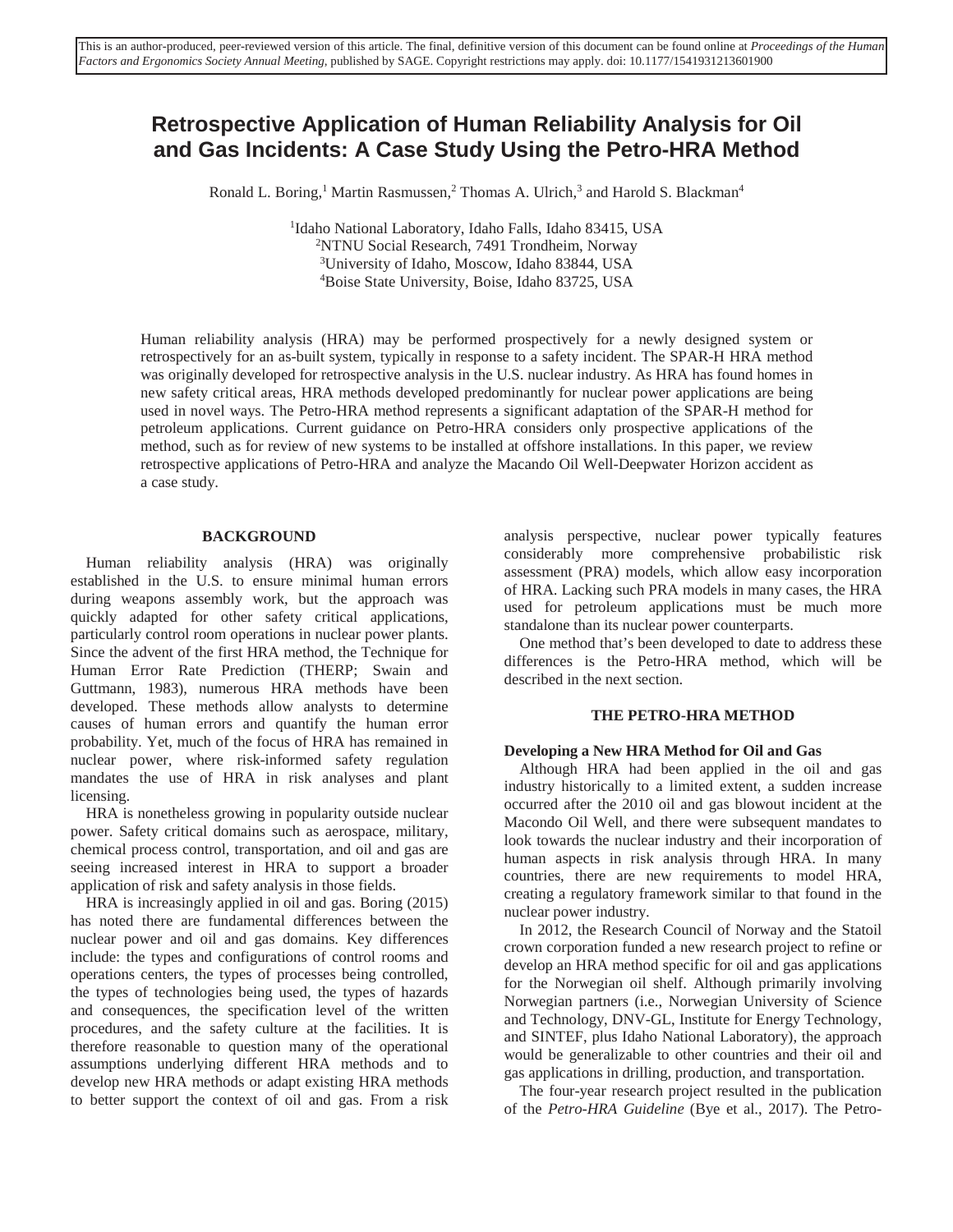HRA method was developed to meet the needs of the oil and gas industry through reviewing and adapting existing HRA methods, best practice documents, and research on human performance. Petro-HRA was created to be a complete HRA method including steps on: scenario definition, qualitative data collection, task analysis, human error identification, human error modeling, human error quantification, and human error reduction. This is contrary to most HRA methods where many of these steps are not described. For example, many simplified HRA methods from the nuclear power industry focus primarily on human error quantification. This focus is possible because many other steps are already specified as part of the PRA. Absent the PRA, it was necessary to make these implied steps explicit requirements in the method.

# **Origins in SPAR-H**

After reviewing several HRA approaches, the Petro-HRA project team decided to use the Standardized Plant Analysis Risk-Human Reliability Analysis (SPAR-H; Gertman et al., 2005) method as the basis for Petro-HRA. SPAR-H is designed to be a simplified method for human error quantification. Because SPAR-H was originally built around SPAR PRA models, it came with clearly defined human failure events that minimized the need for extensive model building and qualitative analysis. However, when removed from the SPAR models, SPAR-H lacked clear guidance on building the HRA leading up to quantification. Thus, the Petro-HRA method can be seen as filling in gaps toward a complete SPAR-H HRA method. In addition to filling in gaps, the Petro-HRA method reconsidered the performance shaping factors (PSFs) used in SPAR-H. The PSFs account for the context that primes or decreases human error, and these proved to be different for nuclear power vs. oil and gas.

The original version of SPAR-H (Blackman and Byers, 1995) was developed to support the Accident Sequence Precursor (ASP) program at the U.S. Nuclear Regulatory Commission (NRC). ASP is invoked when there is a reportable incident at a U.S. nuclear power plant. The purpose of this retrospective analysis is to determine the likelihood that a similar incident could happen again or elsewhere. Although the probability of the incident happening is 1.0, because the incident actually happened, the probability of a similar event happening is usually less than 1.0. The goal of ASP is to determine if the risk of recurrence requires corrective action at the plant or similar plant. Is it a given that the same thing would happen again given a similar context? If so, it's necessary to implement corrective actions to reduce the risk of recurrence.

SPAR-H provided a mechanism to support improved human error quantification. One of the struggles that the U.S. NRC was facing in ASP was the ability to quantify a wide range of human errors that resulted from a variety of factors. Any new method needed flexibility. In addition, the validity and reliability of the quantification of human errors had been questioned such that the method needed to have a firm basis in theory as well as an approach that improved reliability. To address these issues the decision was made to base the model on an underlying model of human cognition, namely information processing.

The SPAR-H development team began with an information processing model and then identified factors that would affect each element of the model as well as factors that might influence the execution of a response elected as a result of the information processing. This was done to ensure a level of completeness and transparency in the method in terms of the relevant psychological elements. The next step was to do the same for the operational factors found in the environment of a nuclear power plant. These operational factors were identified and then attached to the appropriate elements of the information processing and response model previously identified. This resulted in a description of how humans make decisions and respond, and the factors that would ultimately impact their ability to successfully do so. In order to produce a workable method, these factors—both psychological and operational—were then examined to produce a set of summary factors for use in the method. These summary factors became the SPAR-H PSFs: available time, complexity, stress and stressors, experience and training, procedures, ergonomics and the human-machine interface, fitness for duty, and work processes (including crew dynamics). The background information generated through the model development and factor identification and definition then provided the information necessary to define the factors in a way meaningful to those involved in the nuclear industry.

The final step was then to devise an approach for quantification. The team believed that by knowing what factors influenced performance that essentially built the context of the situation, they could assess their influence and in turn use that knowledge to modify a nominal error rate. The team used THERP (Swain and Guttmann, 1983) as well as the open literature as a source to determine both the base rates and the multipliers that could be used to assess the impact of the level of the PSFs. By doing so, the team was able to create worksheets that could be used in a straightforward fashion to quantify the human error once the PSFs were assessed. After the original development, the method went through a series of modifications and is currently best described in NUREG/CR-6883 (Gertman et al., 2005).

# **Retrospective vs. Prospective Analysis**

As noted, Petro-HRA is an expansion of the SPAR-H method. Yet, an important distinction between the two variants is that SPAR-H was developed for retrospective analysis, while Petro-HRA was developed for prospective analysis. *Retrospective* analysis refers to investigation of an incident that has already occurred, while *prospective* analysis refers to anticipated performance. Retrospective analysis is commonly associated with accident investigation, although most incidents investigated do not rise to the level of severity of an accident. Prospective analysis is commonly associated with quantifying the safety of new systems. It is not always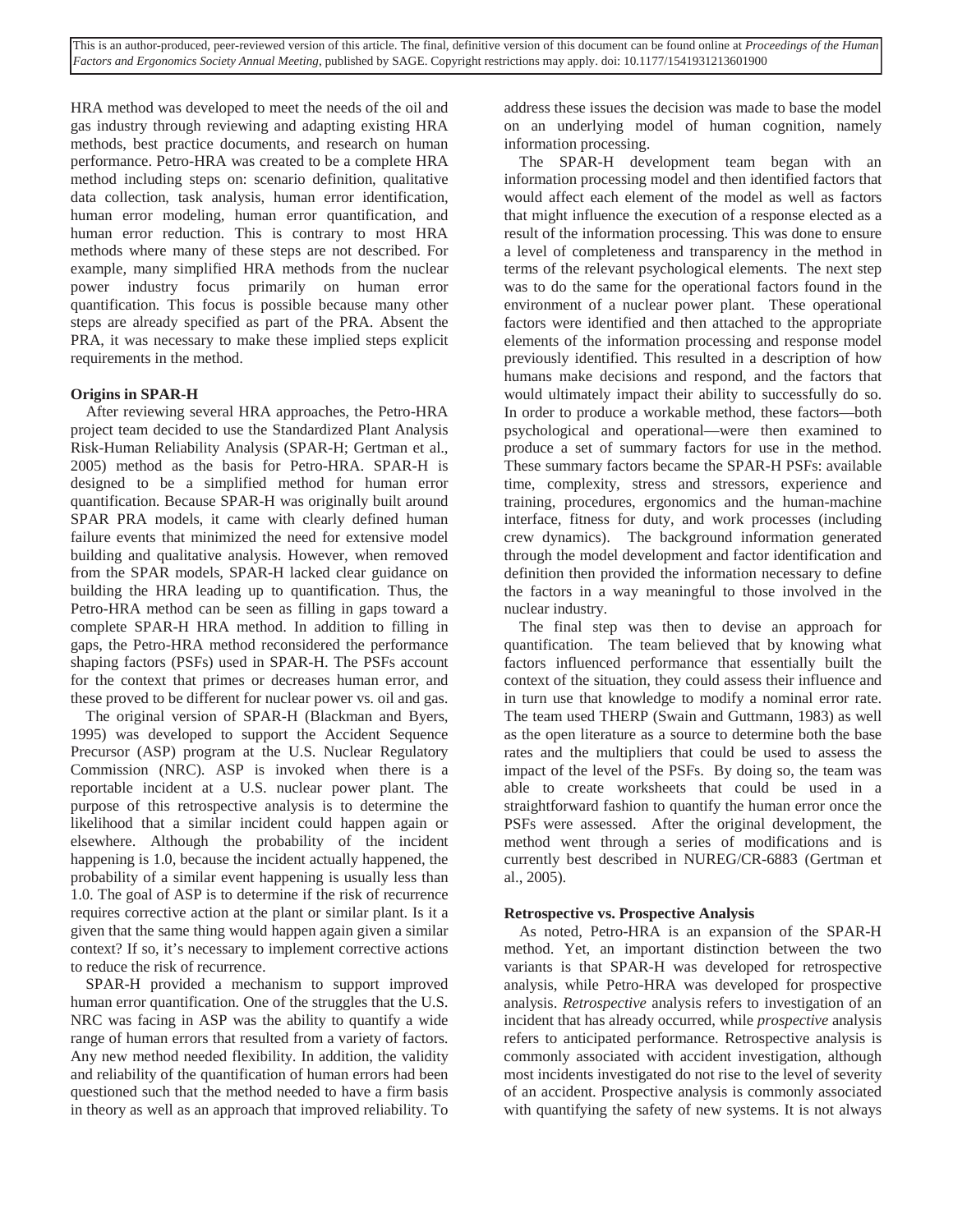possible to anticipate every factor that will influence operator performance within a system that hasn't actually been installed yet. As such, prospective analyses tend to be at a higher level with generic or nominal behaviors assumed and modeled. When an incident actually occurs, this may cue a more thorough analysis, in which all details are available.

Some PSFs in SPAR-H are inherently retrospective. In almost no cases, for example, would an analyst assume degraded fitness for duty by those using the system. Fitness for duty is a condition in which the user is not in a mental or physical state to operate the system. Factors ranging from psychological stress to medications or psychoactive drugs may negatively impact performance, but rarely would these be considered prospectively. Fitness for duty is a PSF that can be applied retrospectively in the unlikely event that staff are found to have violated safety protocols related to fitness.

In this paper, we explore the use of Petro-HRA for retrospective analysis. Retrospective analysis is of particular interest to the regulators of oil and gas installations, because it enables the regulators to determine root causes of an incident after the fact and use those root causes to trend vulnerabilities at similar installations and prescribe corrective actions to prevent recurrence. In the next section, we review the Macando Oil Well accident involving Deepwater Horizon. This well-documented event provides a useful example of how retrospective HRA can provide insights into the causes of events and the prevention of similar events in the future.

# **RETROSPECTIVE ANALYSIS CASE STUDY**

# **Human Actions in the Macando Oil Well Accident**

On April 20, 2010, an oil and gas blowout event at the Macondo Oil Well caused an explosion and fire that resulted in 11 fatalities, 17 seriously injured personnel, the sinking of the Deepwater Horizon (DWH) drilling rig, and the devastating release of millions of gallons of oil into the Gulf of Mexico (U.S. Chemical Safety Board, 2014). The accident can be attributed, in part, to a failure to detect the kick and subsequent blowout or uncontrolled release of oil and gas hydrocarbons from the well. The backpressure drove the hydrocarbons through the drilling apparatus to the rig, where they were ignited in an explosion that subsequently set fire to the rig. The rig had finished the exploratory drilling phase of operations and was in the process of performing temporary well-abandonment activities to prepare the well for the production phase of operations that another rig was scheduled to perform.

The well-abandonment activities entail plugging the well with cement, ensuring the integrity of the cement plugs via a negative pressure test, and then retracting the drilling apparatus. The negative pressure test circulates chemically treated mud that serves as the primary barrier to prevent the hydrocarbon from traveling through the well and into the drilling apparatus. The negative pressure created by circulating the mud simulates the low pressure seafloor atmosphere in order to verify the cement plug is properly sealing the well. Pressure and flow indications were available to the drilling team, but due to urgency to finish the drilling phase of operations they went unnoticed until the negative pressure test was performed. A supervising representative from BP overseeing the drilling operation did raise a concern to the driller; however, any concern was alleviated by more experienced drilling team members stating the odd pressure values were not uncommon and did not merit any significant concerns. Operations resumed, though the undetected kick had occurred up to an hour prior and was continuing to worsen over time until ultimately the blowout alarm sounded at 9:47 PM, followed swiftly by the explosion and fire. The order to abandon ship was issued at 10:00 PM.

# **Human Failure Events**

The evolution of a well kick event follows in two phases. First, there is the initial phase prior to the personnel becoming aware of the well kick (which might be called normal operations). Even though the well kick has actually occurred, the personnel involved in the drilling or completion activities have not yet changed their activities to respond to the well kick. The second phase entails response to the well kick after the personnel detect the well kick. At this point, there is a sudden change in the activities of the drill operators and support personnel. We have characterized the event broadly as two Human Failure Events (HFEs) related to well kick (see Figure 1 for a simple graphical depiction).

# **Figure 1. Example well kick HFEs in sequence.**



In reality, the recovery activities consist of many separate HFEs. However, the general context as represented by the PSFs for each of those post well kick activities largely remains the same. Additionally, if there is a failure to detect the well kick, there is obviously little opportunity for recovery actions nor the need to model a second HFE.

#### **Petro-HRA Analysis**

The nominal or default human error probability (HEP) in Petro-HRA is 0.01. Petro-HRA, like SPAR-H, uses the nominal HEP to represent basic tasks performed within the HFE. These nominal HEPs are then modified using multipliers corresponding to different levels of influence of the PSFs.

Petro-HRA makes use of nine PSFs: time; threat stress; task complexity; experience/training; procedures; humanmachine interface; attitudes to safety, work and management support; teamwork; and physical working environment. This list omits fitness for duty and work processes from SPAR-H and adds attitudes to safety, teamwork, and physical working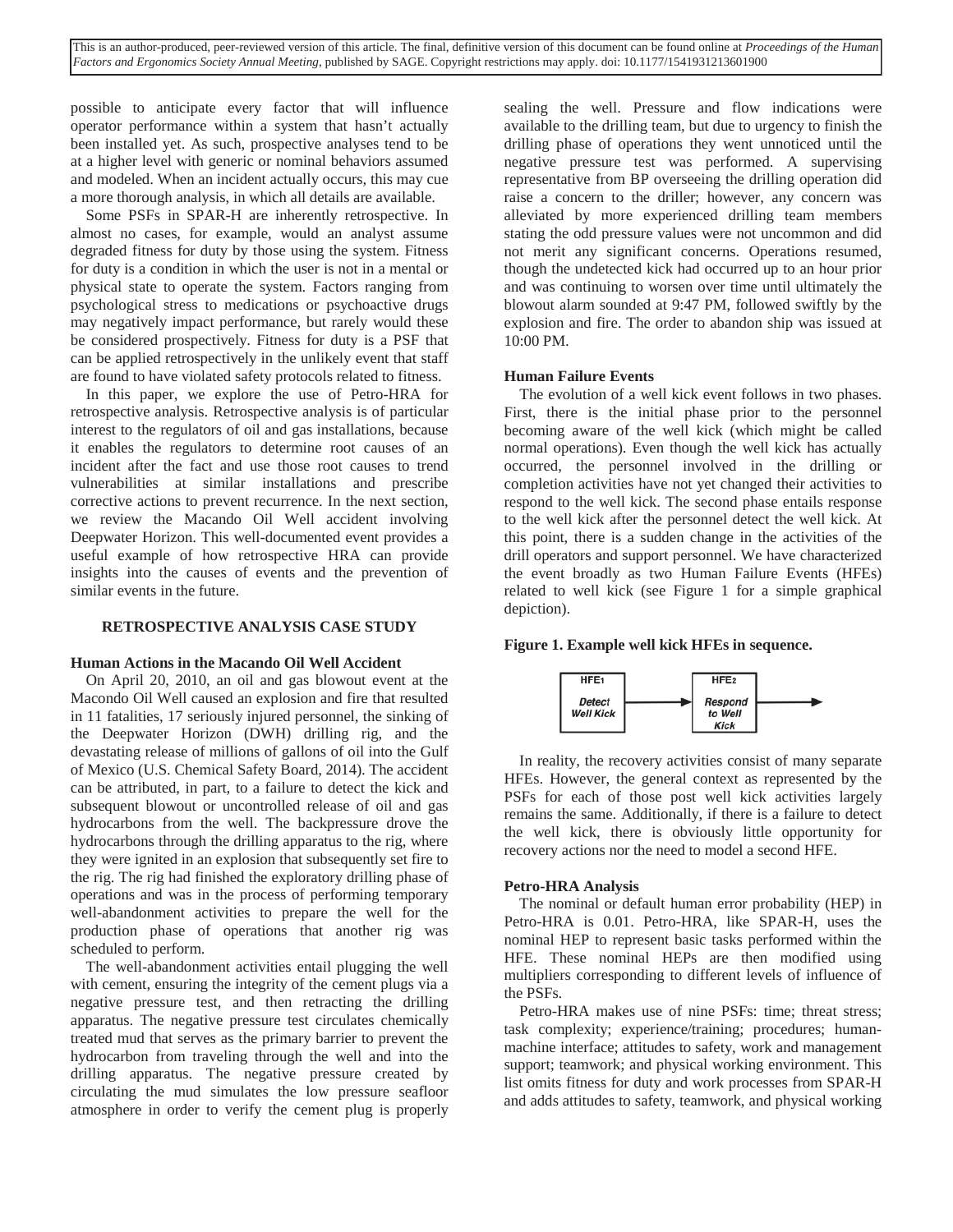environment as new PSFs. Some PSFs—threat stress and task complexity—have been relabeled to remove some ambiguity in the original SPAR-H terminology.

Generally, the Petro-HRA PSFs can have three types of effects:

- *Negative:* A negative effect means that the PSF decreases human reliability. For example, to denote the negative effect of time would mean to suggest that there was inadequate time available to complete the task reliably.
- *Nominal:* A nominal effect means that the default applies. Nominal time, for example, suggests that there's adequate time to complete the task without undue time pressure or extra time.
- *Positive:* A positive effect means that the PSF increases human reliability. Positive time means that there is extra time over what is needed to accomplish the task.

For our two example HFEs, the following PSF effects could be noted. For detection of the well kick  $(HFE<sub>1</sub>)$ , the time available will vary considerably from situation to situation. Because there are indicators of an impending well kick such as the negative pressure test, there is generally a window of time to respond and prevent the event. However, if these indicators go unheeded, the available time erodes, and the ability of the drilling crew to respond decreases proportionately to the decreasing time window. It may be assumed that when a well kick is impending, the available time to detect will adversely affect the HEP. The clock is ticking, so to speak, which can only operate negatively on the outcome of the event. Of course, there is considerable task complexity involved, and in the case of DWH, there was degraded equipment (human-machine interface) resulting in poor indicators due to the backlog of maintenance activities. All other PSFs are assumed to be nominal.

The detection of a well kick triggers a change: response actions are needed in order to prevent a blowout  $(HFE<sub>2</sub>)$ . This operational shift will generally result in multiple elevated negative PSFs relative to nominal or normal operations. The time window is closing, but there may also be elevated negative threat stress and task complexity, potentially diminished levels of experience and training for this type of situation, and potentially poor to incomplete procedures. Underlying the situation, negative teamwork and management support factors such as breakdowns in communication, coordination, or command and control may also manifest. Finally, even in the presence of clear well kick indications, there was considerable hesitancy to perform an emergency disconnect due to the extreme cost associated with that action and job penalties for a false alarm. These factors suggest the PSF related to attitudes toward safety, work, and management support was at play.

While detection of the well kick  $(HFE<sub>1</sub>)$  can be seen as a mostly nominal influence of the PSFs, the transition to emergency operations to prevent blowout (HFE<sub>2</sub>) will likely invoke multiple negative PSFs.

The Basic HEP is defined in Petro-HRA as the nominal

HEP multiplied by the product of all PSF multipliers:

**Basic HEP =**

\nNormal HEP × 
$$
\Pi
$$
 PSF Multipliers

For  $HFE<sub>1</sub>$  related to well kick detection, the PSF product is calculated to consider negative effects of time (moderately negative has a multiplier of 10), task complexity (moderately negative has a multiplier of 10), and human-machine interface (moderately negative has a multiplier of 10). All other PSFs are considered nominal, with a multiplier equal to 1:

$$
HEP_{HFE1} =
$$
  
0.01 × 10 × 1 × 10 × 1 × 1 × 10 × 50 × 1 × 1 ≈ 1.0

According to the laws of probability, this number is, of course, truncated at  $HEP = 1.0$ , suggesting that given the circumstances, the well kick detection would almost certainly have been doomed to failure.

The same process applies to  $HFE_2$  related to the response to the well kick. Again, multiple negative PSFs are in effect, including: time (very highly negative has a multiplier of 50), threat stress (very highly negative has a multiplier of 25), task complexity (very highly negative has a multiplier of 50), experience and training (very highly negative has a multiplier of 50), procedures (very highly negative has a multiplier of 50), and management support (very highly negative has a multiplier of 50). Even assuming the remaining PSFs are nominal, the HEP quickly escalates to certain failure:

$$
HEP_{HFE2} =
$$
  
0.01 × 50 × 25 × 50 × 50 × 50 × 1 × 50 × 1 × 1 ≈ 1.0

A prospective analysis, in contrast, might have assumed nominal PSFs for HFE<sub>1</sub> and primarily weighted time as a factor in responding to the detection for HFE2. Both would have resulted in HEPs below 1.0, likely HEP  $= 0.01$  for  $HFE<sub>1</sub>$  and  $HEP = 0.1$  (considering a moderately negative time PSF multiplier equal to  $10$ ) for HFE<sub>2</sub>. In other words, a prospective HRA would likely have underestimated the number of simultaneously negative factors contributing to the event. Indeed, the situation at DWH may be considered a worst-case scenario, and it would never be assumed that the confluence of so many negative events would actually occur. Except, they did.

# **Discussion**

What can be learned from the retrospective analysis of the Macando Well accident? The analysis would only seem to confirm that many negative things happened, resulting in the accident. More telling, however, is that the negative PSFs implicated for HFE1 involving detecting the well kick occurred over a prolonged state. The negative PSFs of time, complexity (given the degraded facility conditions), and missing indicators due to a faulty human-machine interface